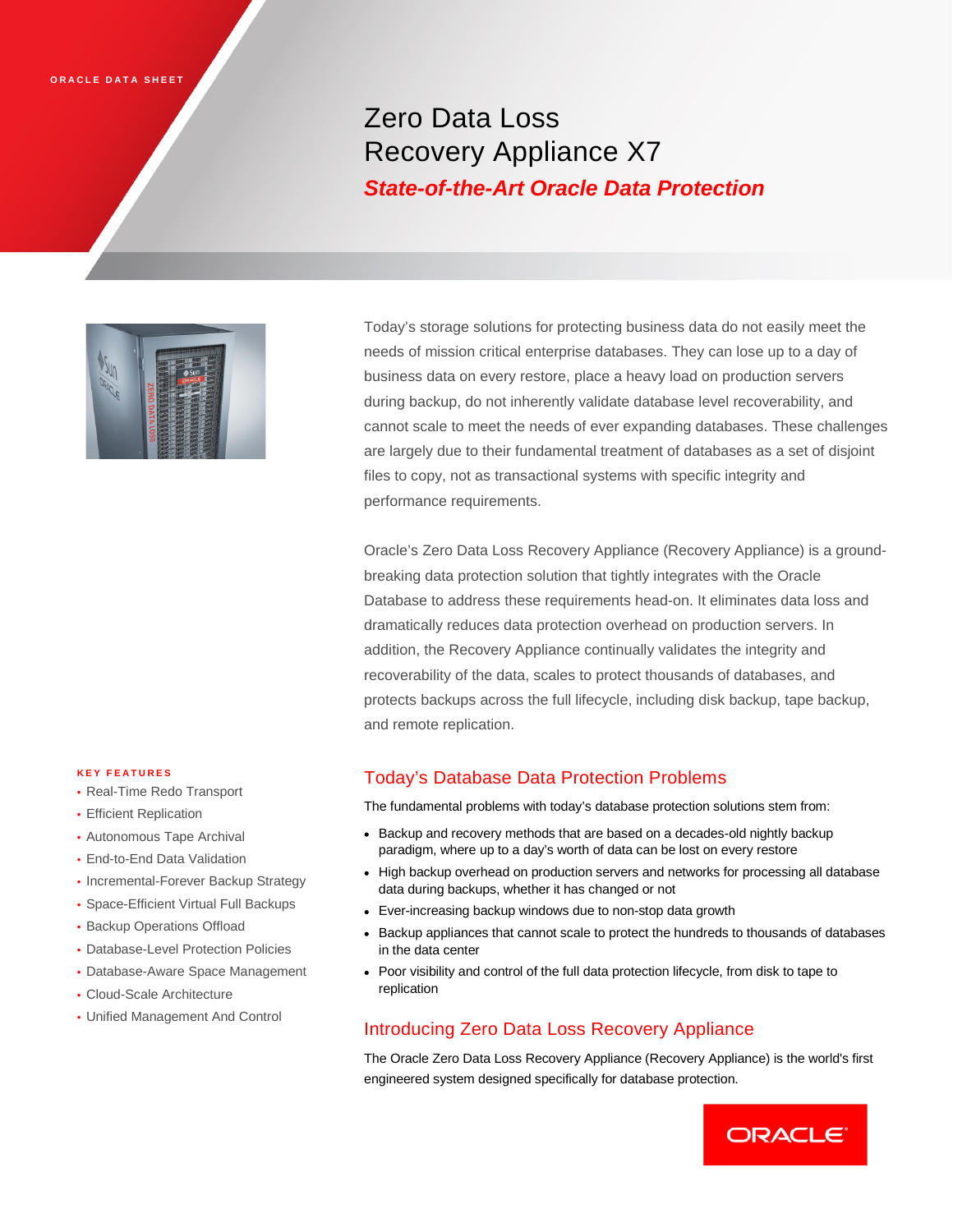The Recovery Appliance delivers continuous protection for critical databases while offloading all backup processing from production servers to minimize overhead.

**KEY BENEFITS**

- Eliminate Data Loss
- Minimal Impact Backups
- Database Level Recoverability
- Cloud-scale Data Protection

The principal design goal of the Recovery Appliance is to eliminate the loss of critical database data that is still possible using existing data protection solutions.

#### **KEB HANA CARD**

*"We replaced Data Domain with Oracle's Zero Data Loss Recovery Appliance to enable real-time incremental backup and restore more than US\$850 million in monthly credit card transactions without data loss. We have also reduced average backup size by 30x and increased backup capacity by 65%."*

Iljoon Lee, Senior Manager, IT Team, KEB Hana Card Co., Ltd.

The Zero Data Loss Recovery Appliance can service a small Oracle environment with a starting base rack configuration and is architected to scale-out from there, to support the data protection requirements of hundreds-thousands of databases across the data center.



#### Figure 1. Zero Data Loss Recovery Appliance: Architecture Overview

Oracle's Zero Data Loss Recovery Appliance tightly integrates with new Recovery Appliance specific capabilities in the Oracle Database and the Recovery Manager (RMAN) backup tool to provide data protection capabilities and performance that are not possible with any other data protection solution.

# Eliminate Data Loss

The principal design goal for the Recovery Appliance is to eliminate the loss of critical database data that is possible using other data protection solutions.

#### Real-Time Redo Transport

Redo logging is the fundamental means of implementing transactional changes within the Oracle database. All Oracle Database 11g Release 2 or later databases can continuously send redo directly from in-memory log buffers to the Recovery Appliance. This provides unique real-time data protection that allows databases to be protected until the last subsecond. Since redo is sent from database shared memory, the overhead on the production systems is extremely low.

Real-Time Redo Transport was first implemented for Oracle's Data Guard technology and has been deployed in thousands of mission-critical databases around the world. The Recovery Appliance extends this technology beyond the top tier of databases in a simple and cost-effective manner. The Recovery Appliance provides similar levels of data protection as in Data Guard today, for databases that do not necessarily require Data Guard's fast failover and query offload capabilities.

#### Efficient Replication

Backups on a local Recovery Appliance can be easily and quickly replicated to a remote Recovery Appliance for protection against site outages or regional disasters. The replication topology can be tailored to match the data center's requirements. For example, replication can be set up in a simple one-way topology, or two Recovery Appliances can be set up to replicate to each other, or several satellite Recovery Appliances can be set up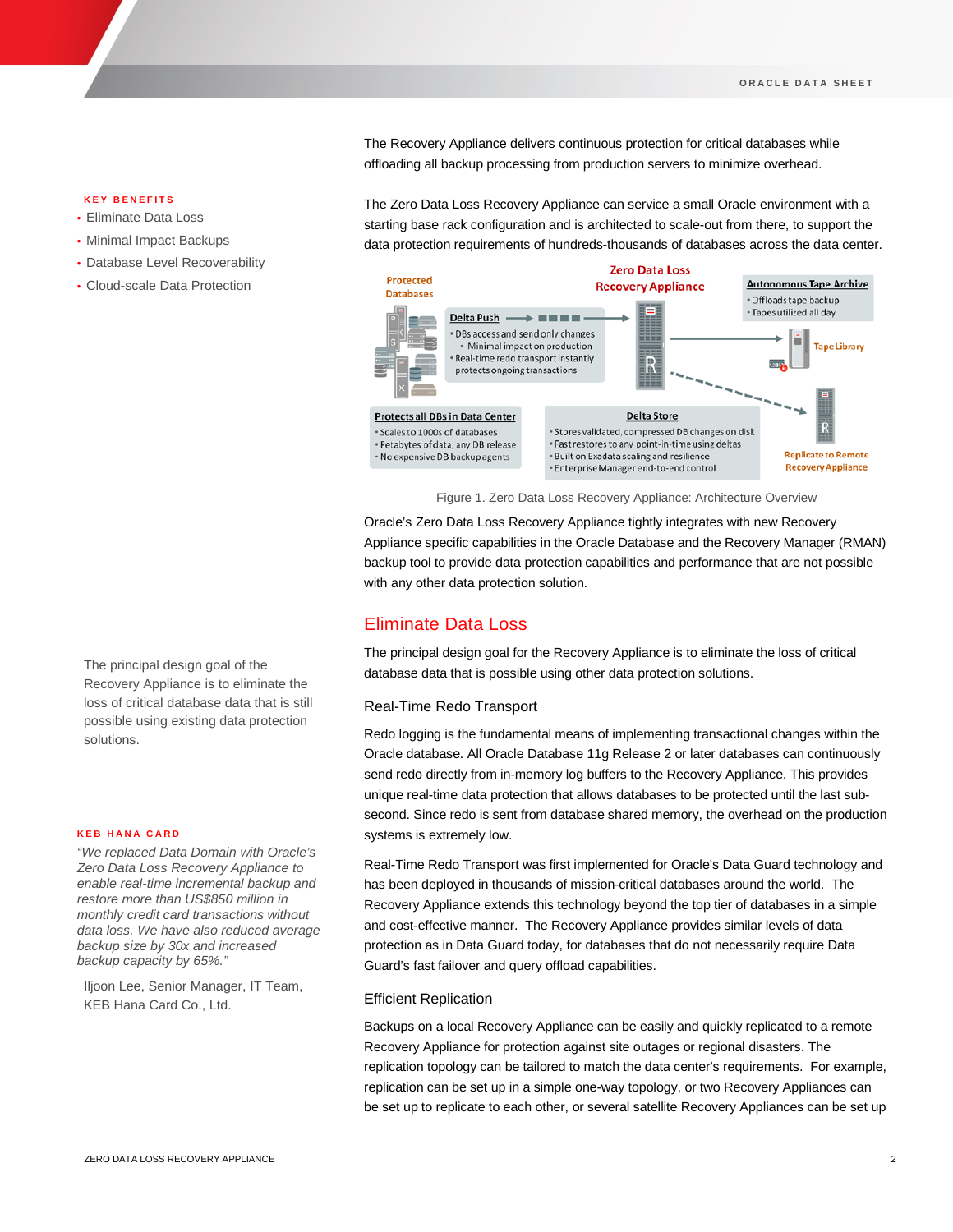to replicate to a central Recovery Appliance. In all topologies, only changed blocks are replicated to minimize WAN network usage.

If the local Recovery Appliance is not available, restore operations can run directly from a remote Recovery Appliance without staging the data locally.

# Autonomous Tape Archival

Tape offers a very low cost solution for long-term data retention and archival. It also provides low-cost unalterable protection from intentional attacks by hackers or employees, production software/hardware malfunctions, and accidental data deletion. However, the requirement for periodic full backups to tape imposes high overhead on production systems.

The Recovery Appliance automates and offloads full and incremental backups to tape, completely eliminating the impact of tape backup on production database systems. 32Gb Fibre Channel Adapters can be optionally added to the Recovery Appliance to send data directly from the Recovery Appliance to tape libraries, using the included and integrated Oracle Secure Backup media management software.

Tape archival offload is a significant Recovery Appliance differentiator compared to other backup solutions. It allows businesses to continue to use their existing tape libraries while eliminating tape backup overhead on production systems. Expensive media manager database backup agents are no longer needed on production servers. Because all tape activity is offloaded to the Recovery Appliance, tape drives can now run all day without slowing production systems, which enables better utilization of tape drives and lower costs.

All tape hardware products supported by Oracle Secure Backup, including Oracle's StorageTek Tape, are supported by the Recovery Appliance. Alternatively, other vendors' tape backup agents may be deployed on the Recovery Appliance for integration with existing tape backup software, media servers, and processes.

## Recovery Reassurance: End-to-End Data Validation

The Recovery Appliance understands internal Oracle database block formats, which enables deep levels of data validation. All backup data and redo blocks are automatically validated as they are received by the Recovery Appliance, as they are copied to tape, and as they are replicated. In addition, backup blocks are periodically validated on disk. This ensures that recovery operations will always restore valid data – another unique differentiator that is only possible because of the Recovery Appliance's deep database integration. If a corruption is discovered during validation, the Recovery Appliance's underlying storage software automatically reads the good block from a mirrored copy and immediately repairs the corrupted block.

In addition, the Recovery Appliance storage software performs periodic inspections of the underlying hard disks. If bad sectors are detected, they are immediately repaired from a mirrored copy.

# Minimal Impact Backups

Despite the requirement for 24x7 operations, many businesses still need to reserve multihour backup windows during which production jobs are impacted. Backup windows provide no immediate business benefit, but instead compete with business critical

The Recovery Appliance allows businesses to protect their tape investments and continue with their current tape-based data retention strategy.

All backup data and redo blocks are automatically validated at each stage.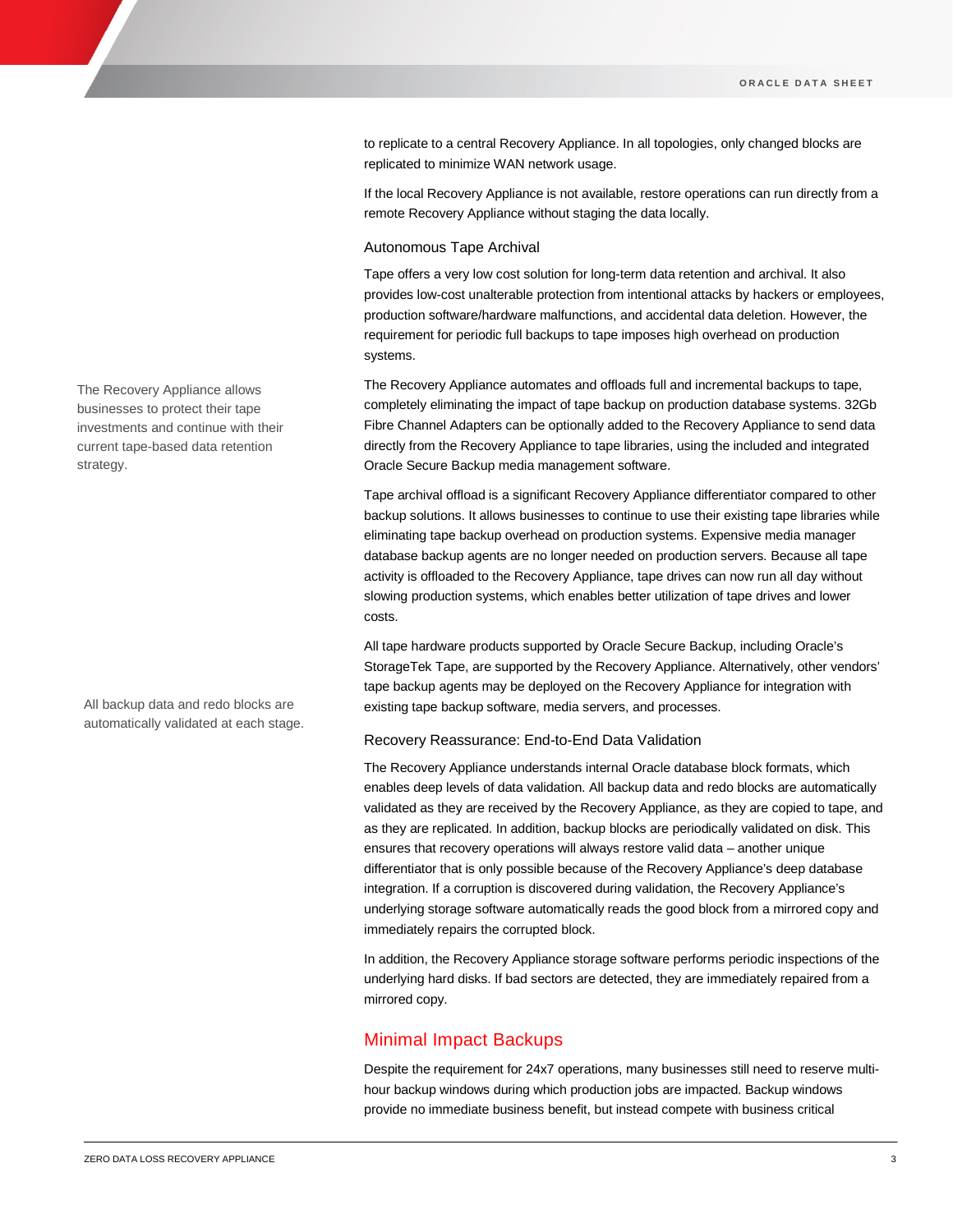reporting and batch workloads for off-hours processing time. In an increasingly global economy, backup windows continue to shrink, while data volumes grow.

Impact of Current Disk-Based Data Protection Solutions

Current disk-based data protection solutions impose large loads on production systems. This impact continuously increases as databases grow. Some key challenges are:

- Deduplication appliances require periodic full backups. Full backups read the entire database which induces heavy impact on production storage, servers, and networks, plus needlessly long backup windows.
- When source-side deduplication is used to reduce network requirements, this has the adverse effect of imposing high CPU and memory loads on production servers.
- During the recovery phase, incremental backups must be applied to the restored data files before the database can be opened. This process can significantly prolong recovery time, as the incrementals can span multiple days of changes, and because the apply operation usually runs across the network.

## Incremental-Forever Backup Architecture

The second design goal for the Recovery Appliance is to reduce backup-related processing on production database systems to the absolute minimum – transmitting *only the changed data*. With unnecessary backup processing eliminated, production systems can now focus on their primary goal - serving business critical workloads.

The Recovery Appliance implements an incremental-forever backup architecture to minimize impact on production systems. This architecture is based on two innovative technologies: Delta Push and Delta Store.



Figure 2. Zero Data Loss Recovery Appliance: Delta Push & Delta Store

# **Delta Push**

With Delta Push, protected databases only send incremental backups containing unique changes to the Recovery Appliance. There is no need for recurring full backups. Delta Push is also known as "incremental forever" because, after a one-time full backup, only incremental backups are run on production systems. Effectively, Delta Push is a highly optimized form of source-side deduplication.

With the Recovery Appliance, production servers do what they are meant to do - serve production workload and not get bogged down with backup and recovery tasks.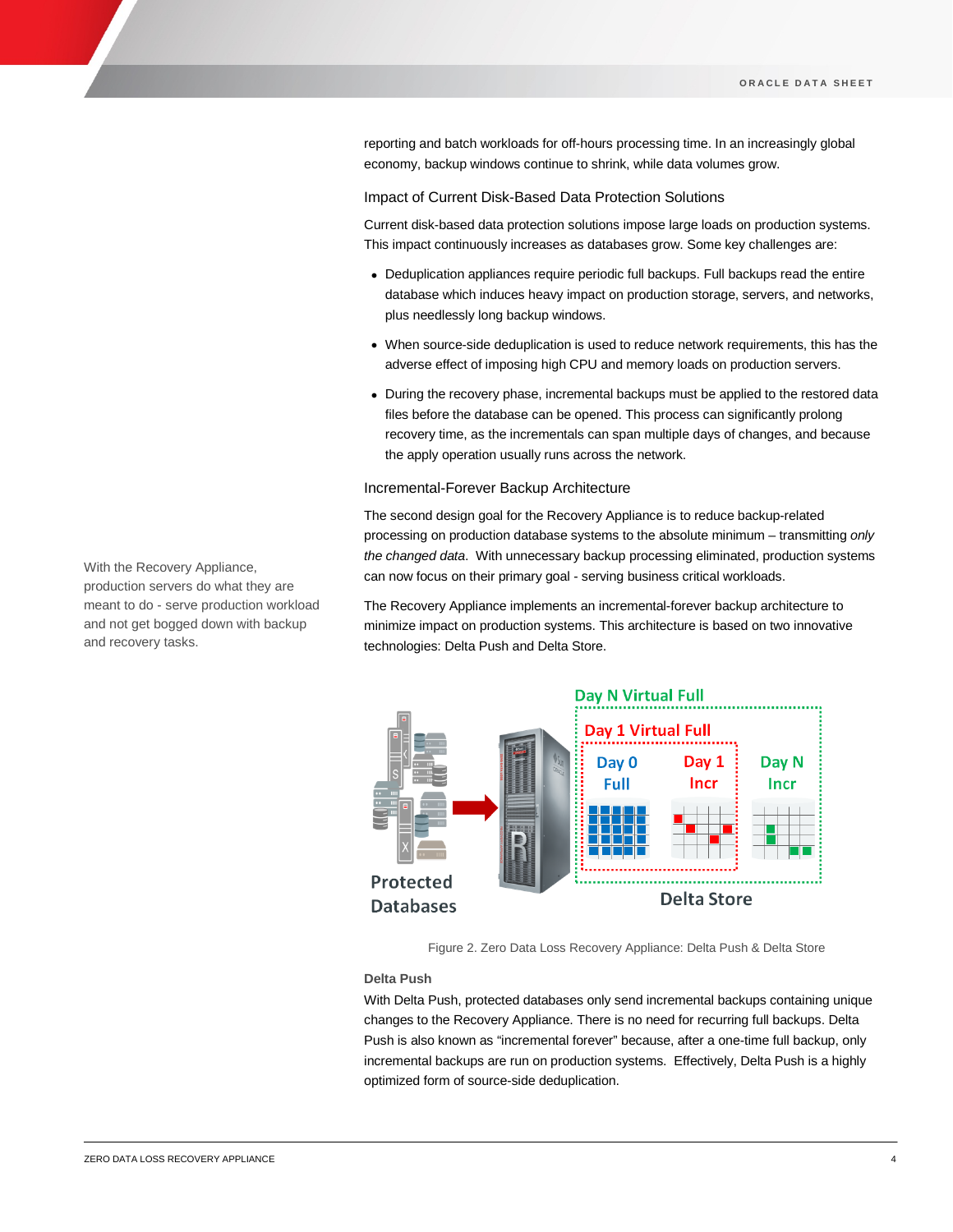Changed blocks on production databases are very efficiently identified using RMAN block change tracking which eliminates the need to read unchanged data.

Special integration between protected databases and the Recovery Appliance eliminates committed undo, unused, and dropped tablespace blocks from the backup stream, significantly reducing overhead and space consumption.

Because Delta Push sends only changed data and not full backups, network traffic is greatly reduced compared to other solutions. This enables low-cost Ethernet to be used for backups. Expensive dedicated Fibre Channel or Fibre Channel over Ethernet backup networks are not needed. Also, minimizing network traffic allows the Recovery Appliance to be located further away from the protected databases, and even in some cases, across a WAN in a remote data center.

#### **Delta Store**

Delta Store represents the "brains" of the Recovery Appliance software engine. Delta Store validates the incoming changed data blocks, and then compresses, indexes and stores them. These changed blocks are the foundation of *Virtual Full Database Backups*, which are space-efficient pointer-based representations of physical full backups

as of the point-in-time of an incremental backup. Virtual full backups can improve storage efficiency by 10 times or more depending on the data set and change rate of the protected database.

For example, a traditional weekly full and daily incremental backup approach for a 100 TB database with 1% change rate and 30 day recovery window policy would incur:

- Full Backup: (100 TB x 5 backups)
- Incremental Backups: (1 TB x 30 backups)
- Total:  $530$  TB<sup>[1](#page-4-0)</sup>

In comparison, with Recovery Appliance, this would incur:

- Full Backup: 100 TB
- Incremental Backups: (1 TB x 29 backups)
- Total: 129 TB

This represents almost 5X storage consumption savings over traditional backups. When factoring in Recovery Appliance on-disk compression, total savings can reach 10X or more.

The dramatic space efficiency of the Delta Store architecture enables a large number of Virtual Full Backups to be kept online, greatly extending the disk based recovery window.

When a restore operation is required, Delta Store efficiently recreates a physical full backup based on the closest incremental backup time. The restore operation is supported by the massive scalability and performance of the underlying hardware architecture of the Recovery Appliance.

#### **ENTERPRISE STRATEGY GROUP**

*"The Recovery Appliance delivers Data Protection as a Service (DPaaS),accelerates database performance and enables companies to recover to levels of extreme* granularity."

Jason Buffington, Senior Analyst; Mark Peters, Practice Director & Senior Analyst; Monya Keane, Research Analyst, ESG

Zero Data Loss Recovery Appliance can massively scale at cloud level.

<span id="page-4-0"></span> <sup>1</sup> A weekly full and daily incremental backup approach to maintain point-in-time recovery window policy of 'R' days requires an additional 7 days of backups (1 full + 6 incremental backups) for a total of 'R+7' days of backups maintained on storage. This is due to database recovery design where at least one full backup *greater than R days old* must be retained for restore operations, which is then recovered forward using incremental and archived log backups into the start of the R days recovery window.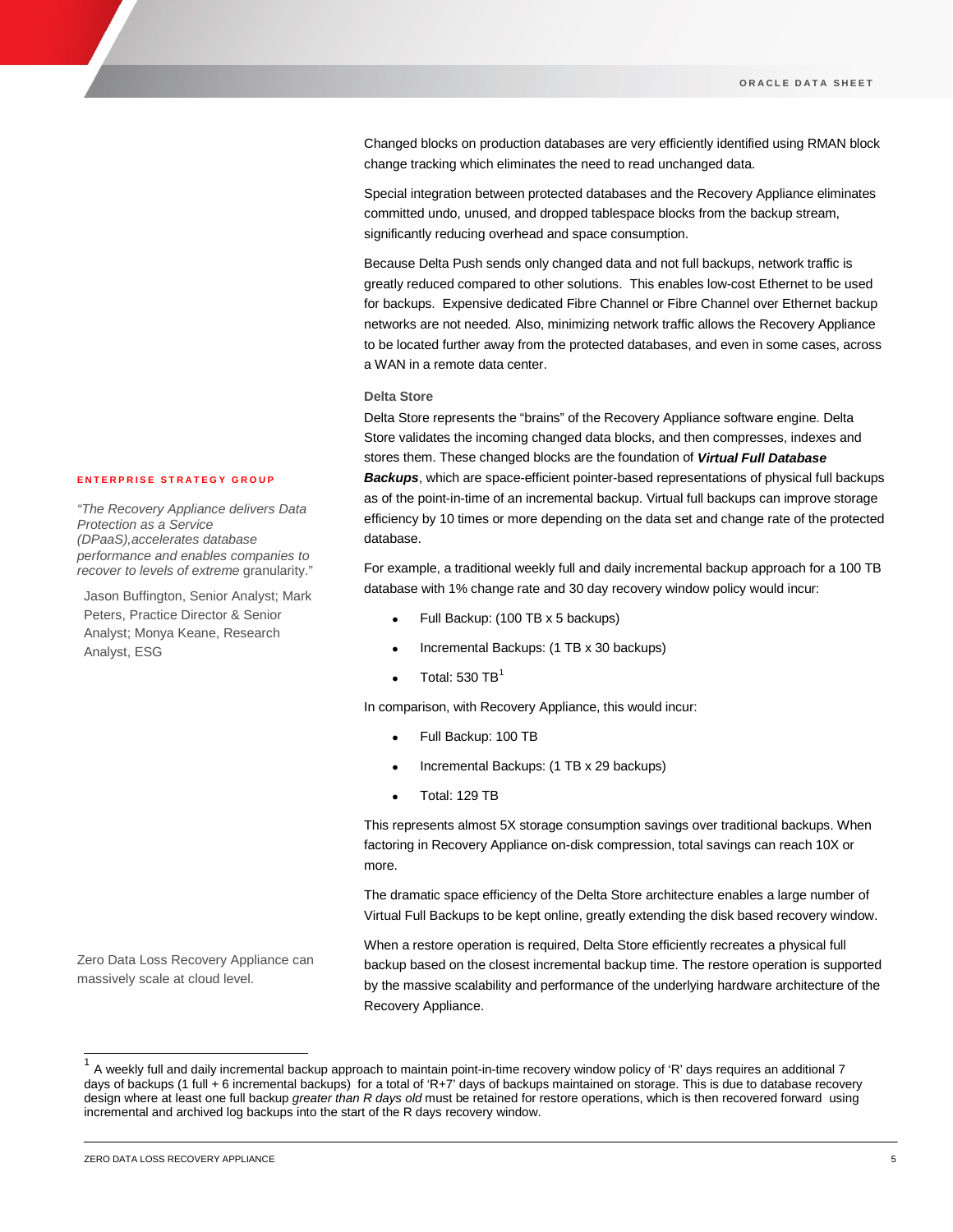Restoring from a Recovery Appliance eliminates the slow traditional process of restoring a full backup and then sequentially restoring and applying all relevant incremental backups.

## Most Backup Operations Offloaded

Practically all backup-related processing is offloaded to the Recovery Appliance. This includes time-consuming compression, backup deletion, validation, and maintenance operations. This frees production system resources, even outside the backup window, which increases the performance of the production systems.

To summarize, with Real-Time Redo Transport and Delta Push, protected databases do the minimum possible backup-related work – transmitting only the changed data to the Recovery Appliance. All other backup and recovery related processing, including tape backup, is handled by the Recovery Appliance. This is one of the core architectural innovations of the Recovery Appliance, above and beyond today's backup solutions.

# Cloud-Scale Database Protection as a Service

The third design goal for the Recovery Appliance is to provide a cloud-scale database protection service for tens to thousands of databases in a data center. Several Recovery Appliance technologies make this possible.

## Policy-Based Data Protection Management

The Recovery Appliance introduces the concept of a protection policy, which defines recovery goals that are enforced on a per-database basis on the appliance and on tape. Using protection policies, databases can be easily grouped by recovery service tier. The Recovery Appliance includes predefined "Platinum", "Gold", "Silver", and "Bronze" policies, which can be customized to support various business service level agreements. For example, database backups under the Gold policy target a 35 day recovery window on a local Recovery Appliance and 90 days on tape, while backups managed under the Silver policy target a 10 day recovery window on a local Recovery Appliance and 30 days on tape. Tiered protection policies are also independently applied on the remote replicated Recovery Appliance.

As additional databases are created, they can be easily added to one of the existing protection policies. For example, a new Finance database can simply be added to the Gold protection policy, and the policy's recovery window goals will automatically apply to this database's backups. With this automated, policy-based framework, organizations can easily implement Database Protection as a Service across the entire enterprise.

#### Database-Aware Space Management

Using protection policies as the basis, the Recovery Appliance fully manages all backup storage space according to each database's recovery window goals – e.g. the "Finance Database", which is a member of the Gold policy, can be recovered within the past 35 days, while the "Products Database", a member of the Silver policy, can be recovered within the past 10 days. If free space is available in the Delta Store, backups older than the recovery window goal will be retained, effectively extending the recovery window. Upon space pressure, the Recovery Appliance purges backups and automatically re-provisions space between databases to meet the recovery window goals for every protected database. The appliance may also purge backups proactively, in advance of any space pressure, based on historical space usage – again, in order to meet recovery windows

With the Recovery Appliance, data protection is much better aligned with an application's business criticality, rather than being limited to the physical bits and bytes level.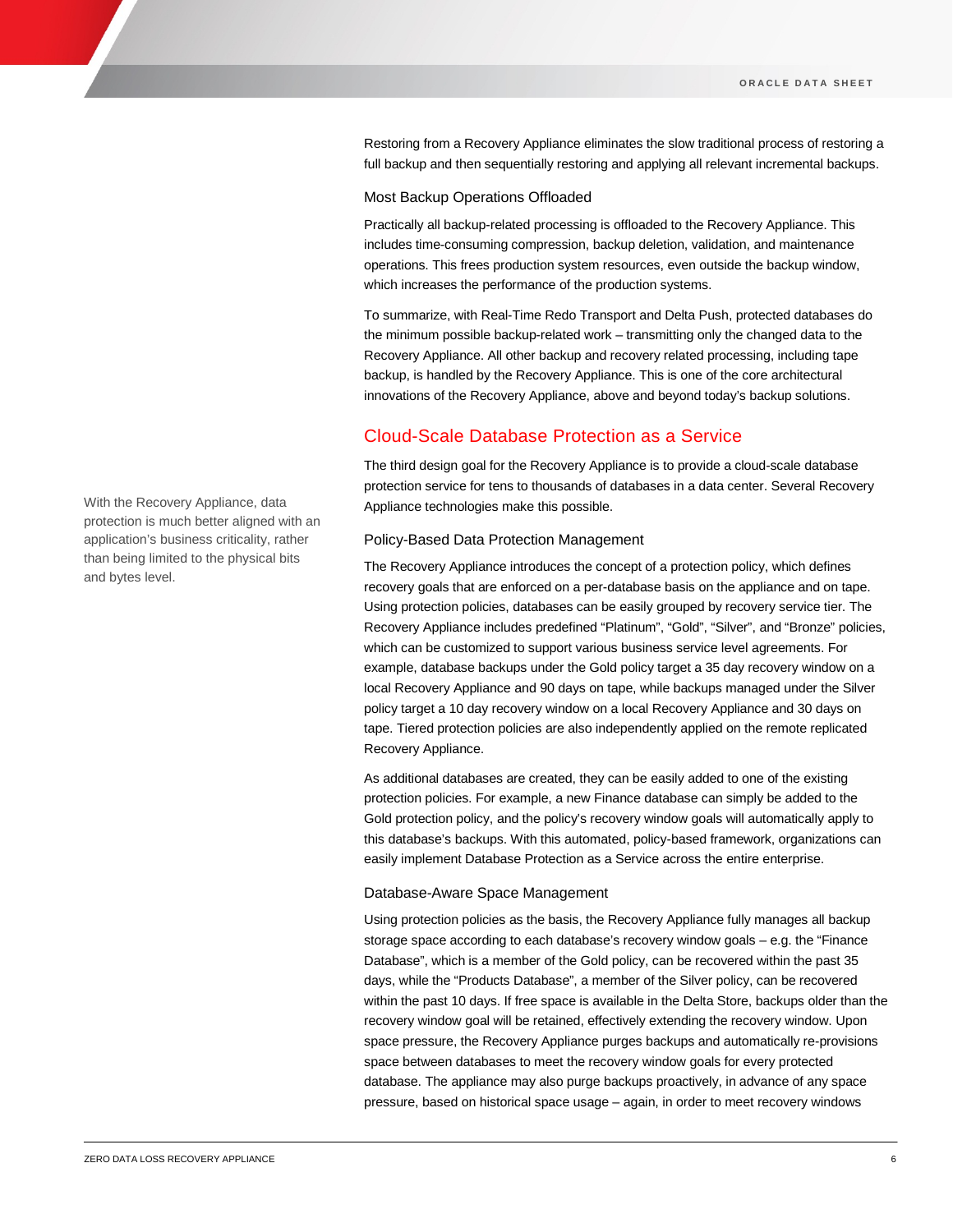goals for all databases. Space is purged in a database intelligent fashion with an understanding of the dependencies between data files, redo logs, and control files.

This recovery window-oriented space management approach eliminates the need to manage space at an opaque storage-volume level as is typical with generic backup appliances. With this innovative approach, data protection is aligned with each application's business criticality, and manual rebalancing of space is eliminated.

## Massive, Cloud-Scale Architecture

The Recovery Appliance is based on the Oracle Exadata architecture and therefore inherits its proven scalability, redundancy, and performance. As additional databases within the enterprise are protected by the Recovery Appliance, compute servers and storage servers can be easily added to the appliance, providing a simple, no-downtime, scale-out data protection cloud that seamlessly supports business growth.

# Recovery Appliance Configuration

## Base Rack and Full Rack Configuration

The base configuration includes 2 compute servers and 3 storage servers internally connected using high speed InfiniBand. With X7 supporting 10 TB disk, usable capacity has increased by 25%, providing a highly available configuration with 119 TB of usable capacity for incoming backups. The base rack can be upgraded incrementally by adding additional storage servers into the rack, up to a maximum of 18 storage servers in a full rack. Each storage server adds 40.7 TB of usable capacity. The total usable capacity of a full rack is 729 TB with an effective capacity of up to *7.29 Petabytes of Virtual Full Backups*. [2](#page-6-0)

A Recovery Appliance can protect databases whose total size is approximately the same as the available capacity of the appliance for a typical recovery window of 10 days. For example a single full rack configuration with 2 compute servers and 18 storage servers that has a 729 TB usable capacity can protect approximately 729 TB of source database for a 10 day recovery window, storing ten 729 TB virtual full backups plus all the redo data generated for that 10 day period. Accurate sizing of the Recovery Appliance depends on several factors related to protected databases including the initial database size and growth rate, storage consumed by temp and undo, free space, database change rate, redo generation rate, desired recovery window, and compressibility of the database.

## Fully Scale-out Architecture

If additional capacity is required, a second base rack can be connected via high-speed InfiniBand to the first rack. The second rack includes its own pair of compute servers which add connectivity and processing power to the configuration. As with the first rack, storage capacity can be easily expanded by incrementally adding storage servers. Up to 18 fully configured racks can be connected together into a single appliance, providing more than 13 PB of usable capacity, i.e. more than *130 Petabytes of Virtual Full Backups*.

The power and flexibility of the Recovery Appliance scale-out architecture is revealed when there is a need to support additional databases, or when business data grows. Storage, compute, and network capacity is incrementally added in a balanced fashion that

With X7, Recovery Appliance capacity has increased by 25%, now supporting up to **7.29 Petabytes of Virtual Full Backups** in a single Full Rack, and **over 130 Petabytes of Virtual Full Backups** in a maximum configuration of 18 Full Racks.

Zero Data Loss Recovery Appliance allows capacity and throughput expansion with fully scale-out storage and compute servers.

<span id="page-6-0"></span> $2$  Effective capacity is calculated based on a 10% daily change rate.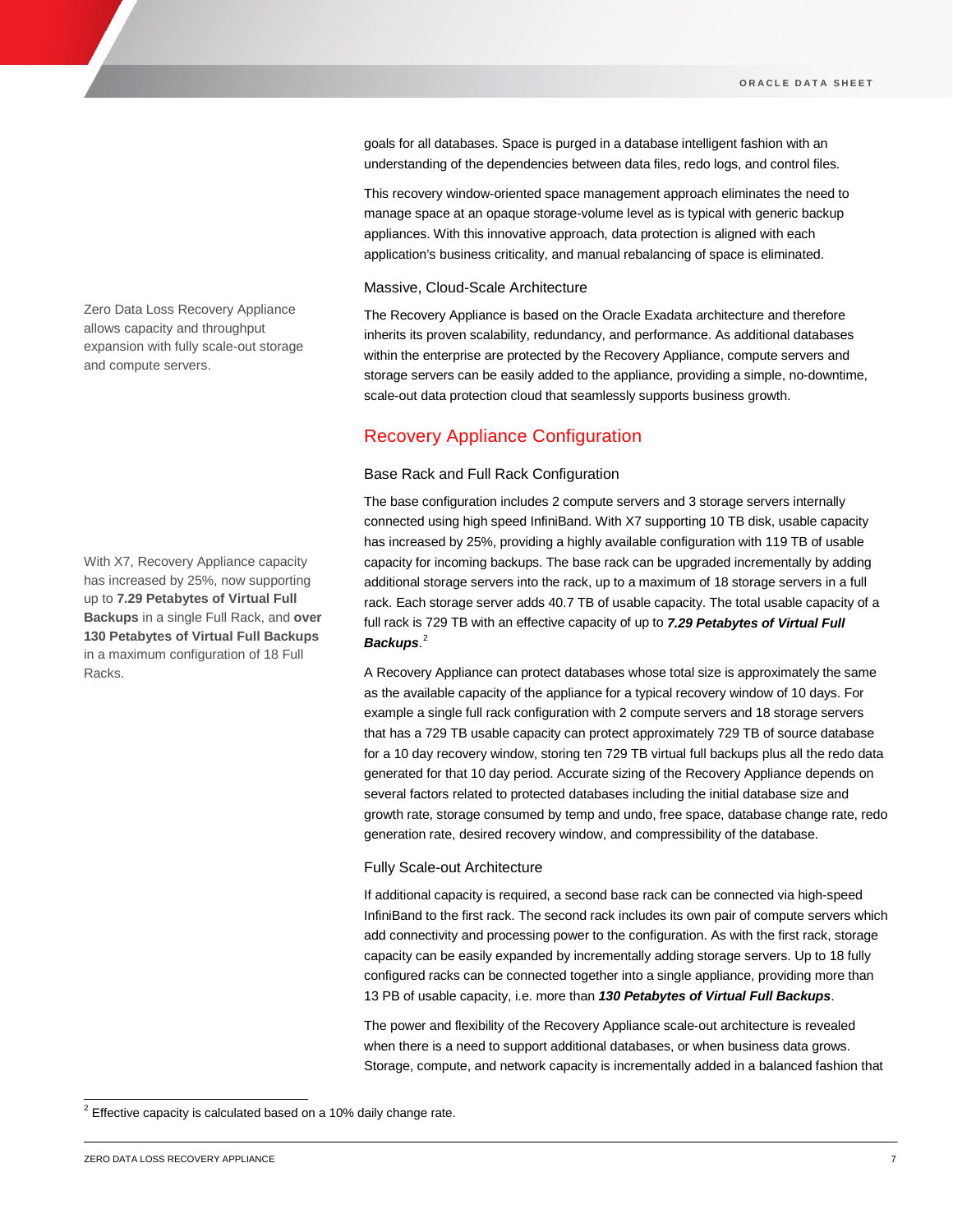maintains high performance. This architecture is far superior to traditional backup appliances which are usually limited to two controllers and therefore cannot scale storage, networking, and compute in a balanced, bottleneck-free fashion.

#### Performance Characteristics

The combination of extremely high throughput compute, network and storage together with the unique database integration of the Recovery Appliance enables performance levels that easily support the data protection needs of an entire data center.

A single full rack Recovery Appliance with 2 Compute Servers and 18 Storage Servers is able to support Virtual Full Backups running at an effective rate of up to *120 TB/hour*. This rate far exceeds that of other products on the market and is only possible because the Recovery Appliance only needs to read, send, and process changed data and therefore performs much less work than other products.

A single rack Recovery Appliance can achieve a sustained Delta Ingest rate of up to 12 TB/hour. In other words it can receive 12 TB/hour of change data, and convert it into *120TB/hour* of virtual backups. It is able to support a restore rate of up to 12 TB/hour.

As racks are added to the configuration, both performance and capacity increase linearly. An 18-rack Recovery Appliance achieves Virtual Full Backup rates of up to *2 Petabytes/hour*, and 216 TB/hour of Delta Ingest and Restore.

#### Software Configuration

All software needed to run the Recovery Appliance is included in a single software license:

- Backup, recovery, and replication
- Embedded Oracle database for metadata and RMAN recovery catalog
- RMAN backup module for Recovery Appliance
- Storage software
- Oracle Secure Backup software
- Oracle Enterprise Manager monitoring and management

As is usual with Oracle licenses, Recovery Appliance licenses are fully transferrable to new appliances. Because the license metric is the storage disk drive and not terabytes of storage, newer appliances with much larger disk drives and faster processors will be able to use existing licenses.

# End-to-End Management of Data Protection

Data protection administration tasks are typically scattered across multiple fragmented management islands that correspond to IT roles – e.g. database administrators, backup administrators and storage administrators. Therefore, it is often nearly impossible for a DBA to determine whether a backup initiated using RMAN has reached its destination (e.g. tape) without any problems in the intermediate layers.

The Recovery Appliance solves this problem with fully automated, unified data protection management.

A single Recovery Appliance Full Rack supports Virtual Full Backups running at an effective rate of up to **120 TB/hour**, while an 18-Full Rack configuration supports **2 Petabytes/hour**.

## **IDC**

*"Enterprises need to protect vital data for their critical business applications in real time without the downtime or data loss often experienced when using traditional approaches. The Zero Data Loss Recovery Appliance meets this demand with a simple, yet powerful solution that easily scales to protect databases enterprise-wide and meet ever-stringent recovery point objectives."*

Laura Dubois, Program Vice President, Storage Practice, IDC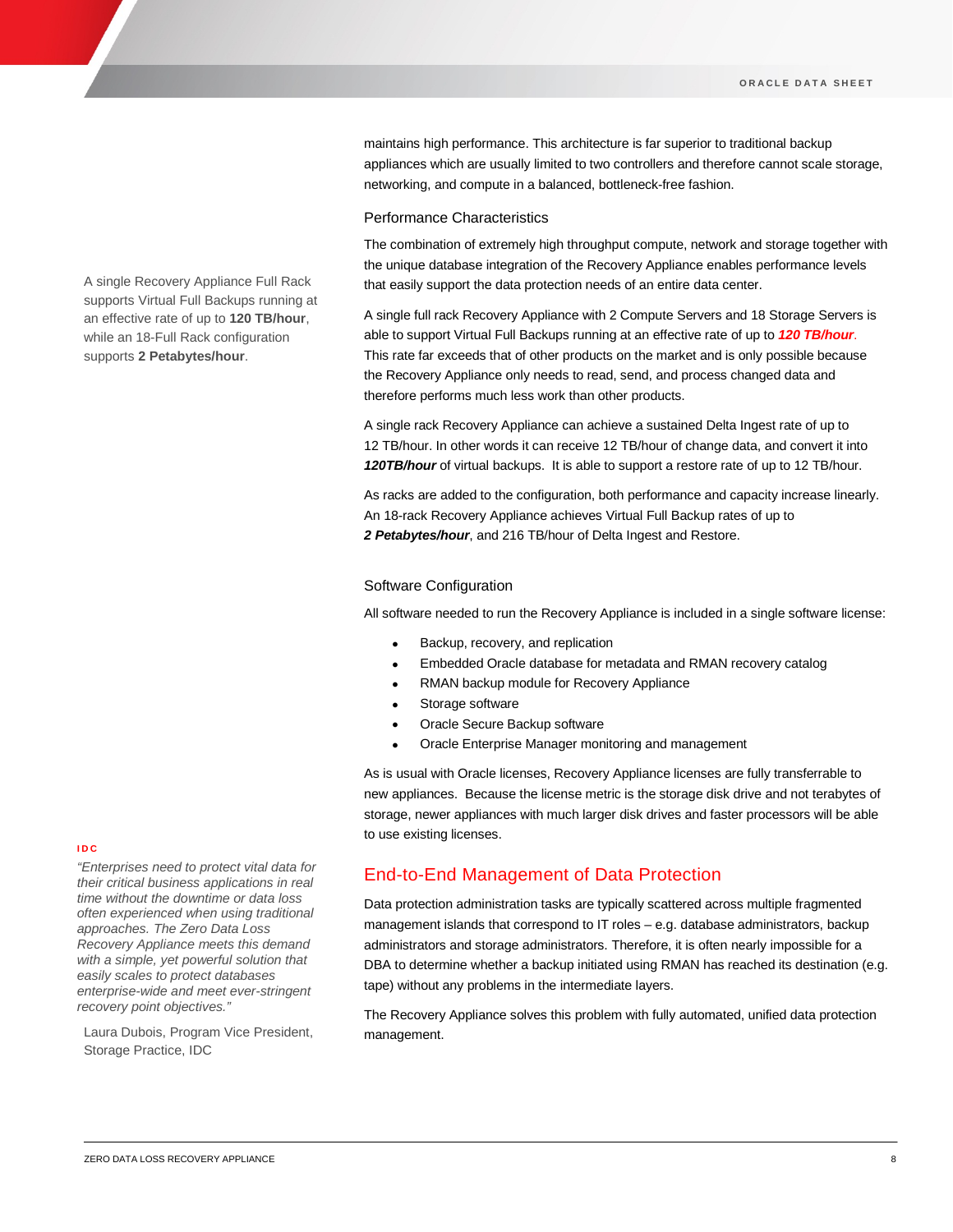## Unified Management Through Enterprise Manager Cloud Control

The Recovery Appliance provides a complete, end-to-end view into the data protection lifecycle using Oracle Enterprise Manager Cloud Control – from the time the backup is initiated using RMAN, to the time it is stored on disk, tape, and/or replicated to another Recovery Appliance in a remote data center. All backup locations are tracked by the Recovery Appliance catalog, so that any RMAN restore and recovery operation can retrieve the most appropriate backups, wherever they reside. Only the Recovery Appliance can provide this level of end-to-end visibility into the data protection lifecycle.



#### **RELATED PRODUCTS**

- Oracle Database 10g, 11g, 12c
- Oracle Secure Backup
- Enterprise Manager

#### **RELATED SERVICES**

The following services support the Zero Data Loss Recovery Appliance:

- Advanced Customer Services
- Oracle Premier Support for Systems
- Consulting Services
- Oracle Platinum Services

Figure 3. Recovery Appliance: End-to-End Data Protection Management

The Recovery Appliance delivers advanced storage monitoring and reporting to effectively manage current and future throughput, in addition to capacity requirements based on data growth. The amount of space needed for each database under Recovery Appliance management is predictively calculated based on its historical backup space usage and recovery window goal. Space needed is prominently displayed for each database in Enterprise Manager and the appliance aggregates total space needed for all databases as a percentage of total storage available, thereby taking the guesswork out of accommodating data growth. Want to know when capacity will be exceeded based on current data growth? Look no further than the Recovery Appliance Capacity Reports which provide summary and detailed information on storage utilization, average and maximum throughput for 7, 31, and 365 days plus detailed information on CPU, Memory and IOPS. In addition, warnings can be generated if space needed is within 15% (or other user configurable threshold) of total available space.

The simplicity of unified management for Oracle Database data protection is demonstrated through the streamlined manner in which databases are added to Recovery Appliance protection management:

- To add a new database, the Recovery Appliance Administrator uses the Enterprise Manager "*Add Protected Database*" wizard to associate the database with an appropriate protection policy and establish the database's credentials.
- The Database Administrator then uses the database's Enterprise Manager Backup Settings page to select the Recovery Appliance as the backup destination, and optionally enables Real-time Redo Transport for continuous data protection.

# Archiving Backups to the Oracle Cloud

As part of Oracle's Cloud initiatives, the direction is for Recovery Appliance to support archiving backups to Oracle Cloud Storage, a low-cost, storage tier managed by Oracle,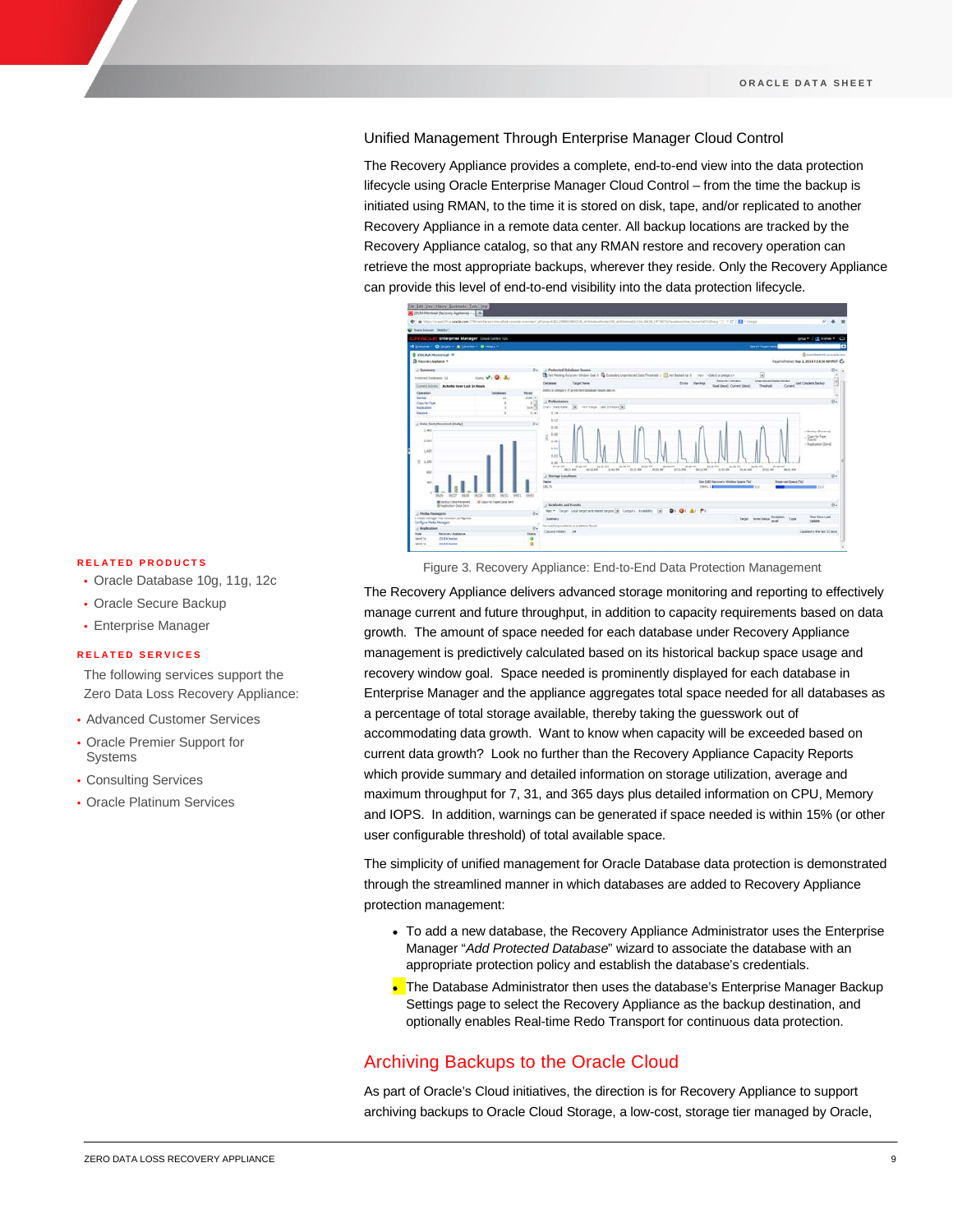expanding options beyond on-premise tape. The same Recovery Appliance process and standard RMAN backup format used today for tape archival is envisioned to support Oracle Cloud Storage Archive Service as a new destination.

As a result of the end-to-end, Oracle database-aware backup lifecycle managed by Recovery Appliance, the upcoming support for archiving backups to Oracle Cloud Storage will accelerate our customer's journey into the Cloud through easy provisioning of Cloud Databases directly from archive backups.

# Summary: Redefining Oracle Database Protection

Existing data protection solutions fail to meet the demands of critical databases because they treat databases as simply generic files to copy rather than as transactional systems with specific data integrity, performance and availability requirements. With today's solutions, business data is lost, end users are impacted, and deployment and management are complex and fragmented.

Oracle's Zero Data Loss Recovery Appliance tightly integrates advanced data protection technologies with Oracle Database to address these challenges head-on. The Recovery Appliance redefines the database protection landscape with an innovative, state-of-the-art approach that:

- **Eliminates Data Loss**: Unique database integration enables continuous transport of redo data to the appliance, providing real-time protection for the most recent transactions so that databases can be restored without data loss.
- **Protects Data from Disasters**: The Recovery Appliance can replicate data in real-time to a remote Recovery Appliance and regularly archive backups to tape, in order to protect business data from site outages. Database blocks are continuously validated to eliminate data corruption at any stage of transmission or processing.
- **Eliminates Production Impact**: Backup algorithms integrated into Oracle Database send only changed data to the appliance minimizing production database impact, I/O traffic, and network load. All expensive backup processing is offloaded to the appliance. Unproductive backup windows no longer hamper business continuity.
- **Offloads Tape Archival**: The Recovery Appliance can directly archive backups to lowcost tape storage, offloading production database servers. Archival operations can run both day and night to improve tape drive utilization.
- **Enables Restore to Any Point-in-Time**: The database change data stored on the appliance can be used to efficiently create Virtual Full Database copies at any desired point in time.
- **Delivers Cloud-Scale Protection**: A single Recovery Appliance can serve the data protection requirements of thousands of databases in a data center or region. Capacity expands seamlessly to Petabytes of storage, with no downtime. Organizations can now implement Database Protection as a Service using a policy-based approach, which provides administrators with end-to-end visibility into the state of enterprise database protection at any time.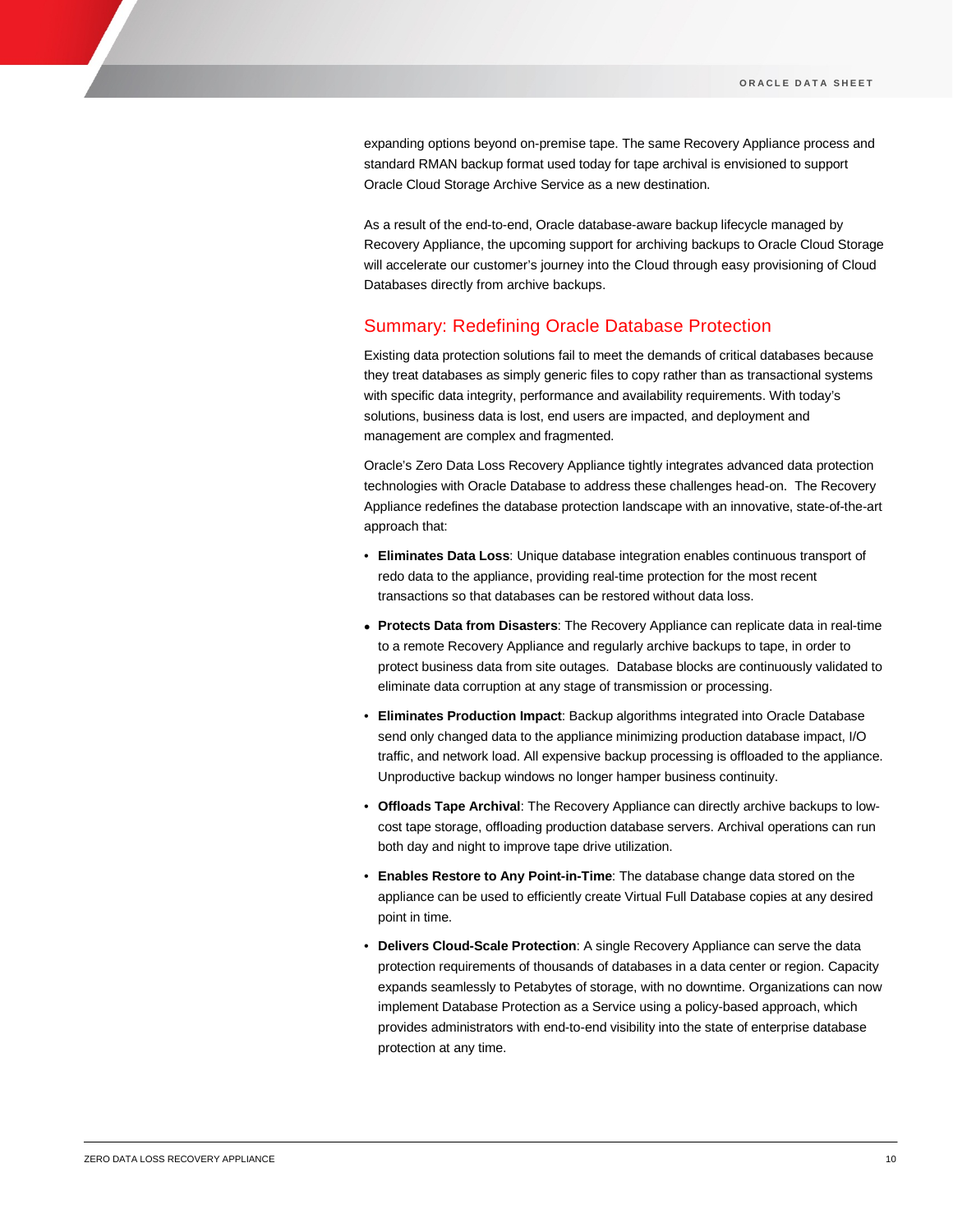# **RECOVERY APPLIANCE X7 HARDWARE SPECIFICATION**

## **Base Rack**

2 x Compute Servers, each with the following connectivity for use by protected databases, replication, or tape backups:

- *1 x 1 Gb copper Ethernet Port (mgmt)*
- *2 x 10 Gb copper Base-T Ethernet Ports or 2 x 10/25 Gb optical SFP+/28 LOM Ethernet Ports*
- *Sun Dual 10/25 Gb Ethernet SFP+/28 PCIe 2.0 Low Profile Adapter incorporating Intel 82599 10/25 Gb Ethernet controller and supporting pluggable SFP+ Transceivers. ROHS-5.* **»** *2 x 10/25 Gb optical Ethernet Ports*
- *Sun Storage Dual 32 Gb Fibre Channel PCIe Universal HBA, QLogic for tape connectivity (optional)* **»** *2 x 32 Gb Fibre Channel Ports*
- *Maximum of 2 x 10 Gb or 2 x 25 Gb Ports for ingest network*
- *Maximum of 2 x 10 Gb or 2 x 25 Gb Ports for replication network*

#### Each compute server additionally contains:

- *2 x 24-core Xeon 8160 processors (2.1GHz)*
- *384 GB Memory*
- *2 x QDR (40 Gb/s) InfiniBand Ports*
- *Oracle Integrated Lights Out Manager (ILOM)*
- *2 x Redundant Hot-Swappable Power Supplies*
- *Redundant Hot-Swappable Fans*
- *Disk Controller HBA with 1 GB Supercap-backed Write Cache*

3 x Storage Servers each with:

• *12 x 10 TB (raw) 7,200 RPM disks* 

#### Each storage server additionally contains:

- *2 x 10-core Xeon 4114 processors (2.0GHz)*
- *192 GB Memory*
- *2x PCI flash cards*
- *Oracle Integrated Lights Out Manager (ILOM)*
- *2 x Redundant Hot-Swappable Power Supplies*
- *2 x QDR (40Gb/s) InfiniBand Ports*
- *Redundant Hot-Swappable Fans*
- *Disk Controller HBA with 1 GB Supercap-backed Write Cache*

2 x 36 port QDR (40 Gb/sec) InfiniBand Switches

• *Each InfiniBand switch has 6 ports available for external connectivity*

Management Connectivity

• *Ethernet switch for administrative connectivity to servers* **»** *2 x 1 GbE copper uplink ports available for connectivity to data center management network*

Rack Infrastructure Hardware:

- *42U Rack*
- *2 x Redundant Power Distributions Units (PDUs)*

Included Spare Parts Kit Contains:

- *1 x 10 TB disk*
- *1 x PCI flash card*

Incrementally add storage servers to a Base Rack to increase capacity

• *Maximum of 18 Storage Servers in a single X7 Full Rack*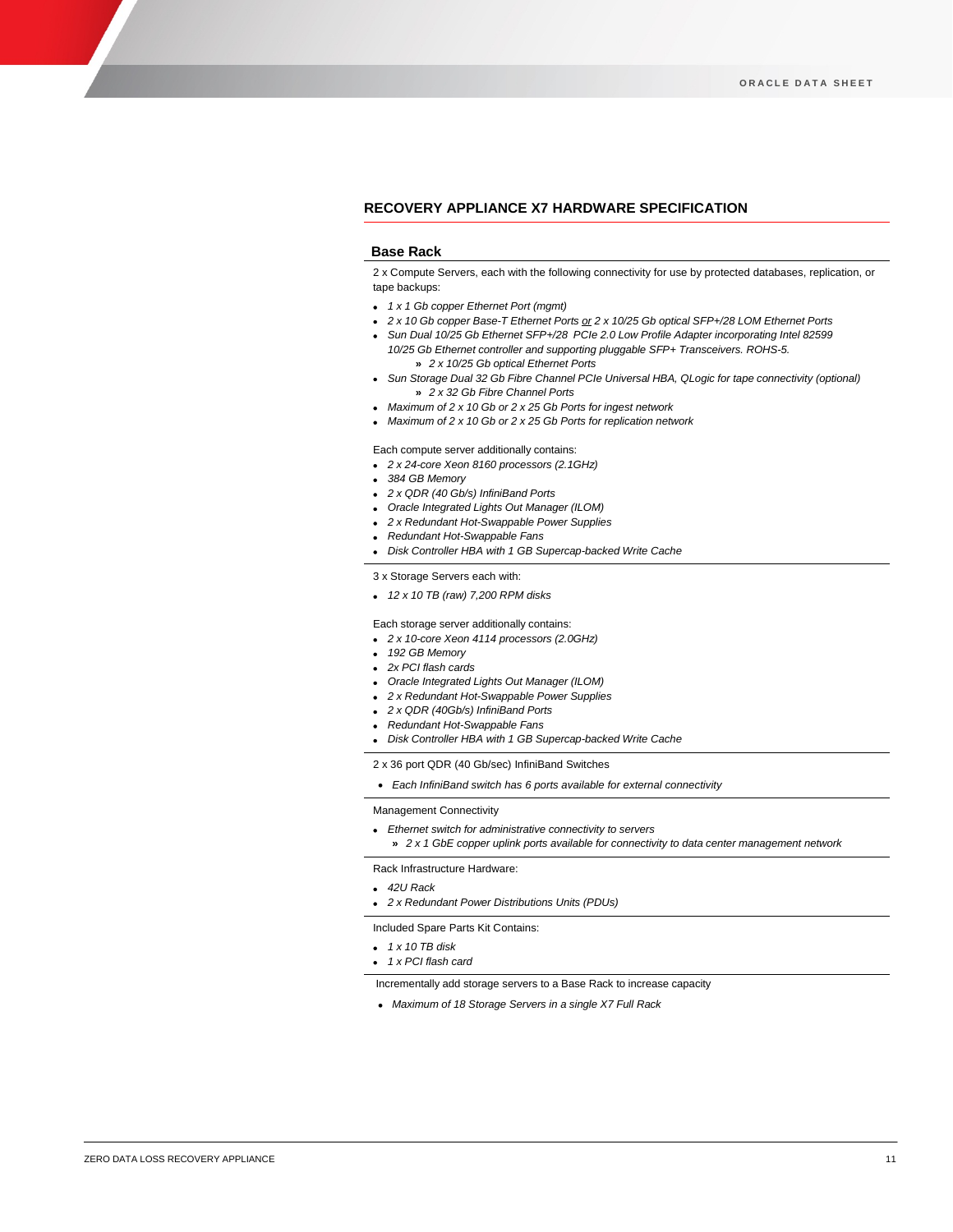| Component                                                                      | <b>Base Rack</b>                                             | <b>Full Rack</b>                                                         |
|--------------------------------------------------------------------------------|--------------------------------------------------------------|--------------------------------------------------------------------------|
| Height                                                                         | $78.74" - 2000$ mm                                           |                                                                          |
| Width                                                                          | $23.66" - 601$ mm                                            |                                                                          |
| Depth                                                                          | $47.13" - 1197$ mm                                           |                                                                          |
| Weight                                                                         | 850.4 lbs (385.7 kgs)                                        | 1983.9 lbs (899.9 kgs)                                                   |
| Maximum power usage<br>Typical power usage <sup>1</sup>                        | 4.3 kW (4.4 kVA)<br>3.0 kW (3.1 kVA)<br>٠                    | 13.8 kW (14.1 kVA)<br>9.6 kW (9.8 kVA)<br>٠                              |
| Cooling at maximum usage<br>Cooling at typical usage                           | 14,822 BTU/hr (15,638 kJ/hr)<br>10,376 BTU/hr (10,946 kJ/hr) | $\bullet$ 47,016 BTU/hr (49,602 kJ/hr)<br>• 32,911 BTU/hr (34,721 kJ/hr) |
| Airflow at maximum usage <sup>2</sup><br>Airflow at typical usage <sup>2</sup> | 686 CFM<br>480 CFM                                           | • 2,177 CFM<br>1,524 CFM<br>۰                                            |
| Acoustic Noise Operating                                                       | 8.9B                                                         | 9.5B                                                                     |

# **RECOVERY APPLIANCE X7 ENVIRONMENTAL SPECIFICATION**

Temperature Operating: 5º C to 32º C (41º F to 89.6º F), as measured by an industry grade temperature measurement device directed at the front bezel of the servers

Humidity Operating: 10% to 90% relative humidity, non-condensing

Altitude Operating: Up to 3,048m, max. ambient temperature is de-rated by 1º C per 300m above 900m

<sup>1</sup>Typical power usage varies by application load.

2 Airflow must be front-to-back.

#### **RECOVERY APPLIANCE X7 STORAGE SERVER ENVIRONMENTAL SPECIFICATION1**

| Component                                                           | <b>Specification</b>                                                                                 |  |
|---------------------------------------------------------------------|------------------------------------------------------------------------------------------------------|--|
| Dimensions                                                          | Height: 3.4 in. (86.9 mm)<br>٠<br>Width: 17.5 in. (445.0 mm)<br>٠<br>Depth: 29.9 in. (759.0 mm)<br>٠ |  |
| Weight                                                              | 75.9 lbs. (34.4 kgs)<br>٠                                                                            |  |
| Power at maximum usage<br>Power at typical usage <sup>2</sup>       | 0.6 kW (0.6 kVA)<br>٠<br>0.4 kW (0.4 kVA)                                                            |  |
| Cooling at maximum usage<br>Cooling at typical usage                | 2,146 BTU/hour / (2,264 kJ/hour)<br>1,502 BTU/hour / (1,585 kJ/hour)                                 |  |
| Airflow at maximum usage 3<br>Airflow at typical usage <sup>3</sup> | 99 CFM<br>٠<br><b>70 CFM</b>                                                                         |  |
| <b>Acoustic Noise Operating</b>                                     | 8.2B                                                                                                 |  |
| Temperature Operating: 5° C to 32° C (41° F to 89.6° F)             |                                                                                                      |  |
| Humidity Operating: 10% to 90% relative humidity, non-condensing    |                                                                                                      |  |

Altitude Operating: Up to 3,048 m, max. ambient temperature is de-rated by 1º C per 300 m above 900 m

 $1$ The storage server environmental specifications are for a single server, standalone environment. Once the storage server is added to a Recovery Appliance X7 rack, the rack environmental specifications will take precedence.

 $2$  Typical power usage varies by application load.

<sup>3</sup> Airflow must be front-to-back.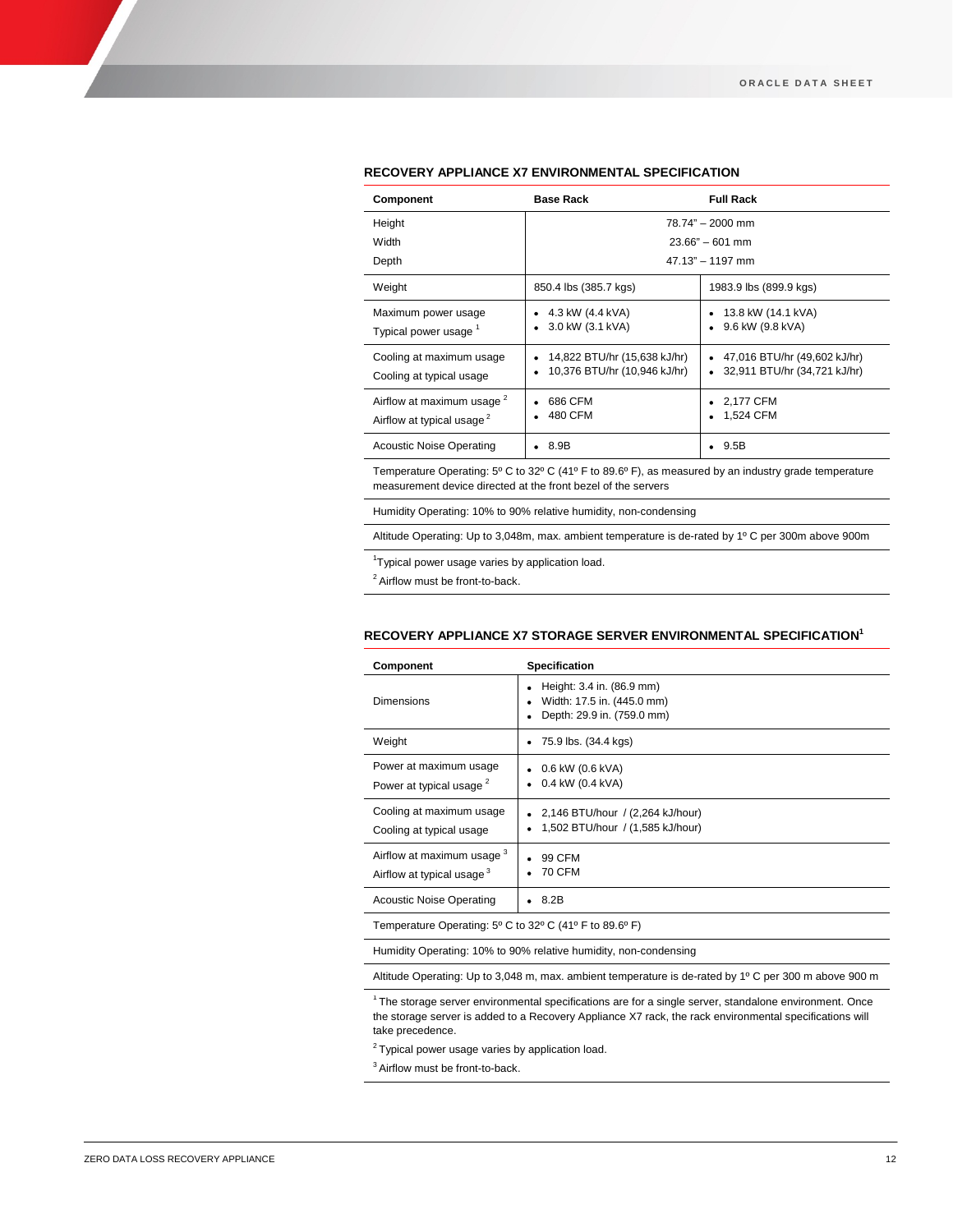# **RECOVERY APPLIANCE X7 REGULATIONS & CERTIFICATIONS<sup>1</sup>**

Regulations<sup>1</sup>:

- Safety: UL/CSA 60950-1, EN 60950-1, IEC 60950-1 CB Scheme with all country differences
- RFI/EMI: EN55032, EN61000-3-11, EN61000-3-12
- Immunity: EN 55024
- Emissions and Immunity: EN300 386

Certifications<sup>1</sup>:

• North America (NRTL), European Union (EU), International CB Scheme, BSMI (Taiwan), C-Tick (Australia), CCC (PRC), MSIP (Korea), CU EAC (Customs Union), VCCI (Japan)

European Union Directives<sup>1</sup>:

• 2014/30/EU Low Voltage Directive, 2014/30/EU EMC Directive, 2011/65/EU RoHS Directive, 2012/19/EU WEEE Directive

 $<sup>1</sup>$  All standards and certifications referenced are to the latest official version at the time the</sup> data sheet was written. Other country regulations/certifications may apply. In some cases, as applicable, regulatory and certification compliance were obtained at the component level.